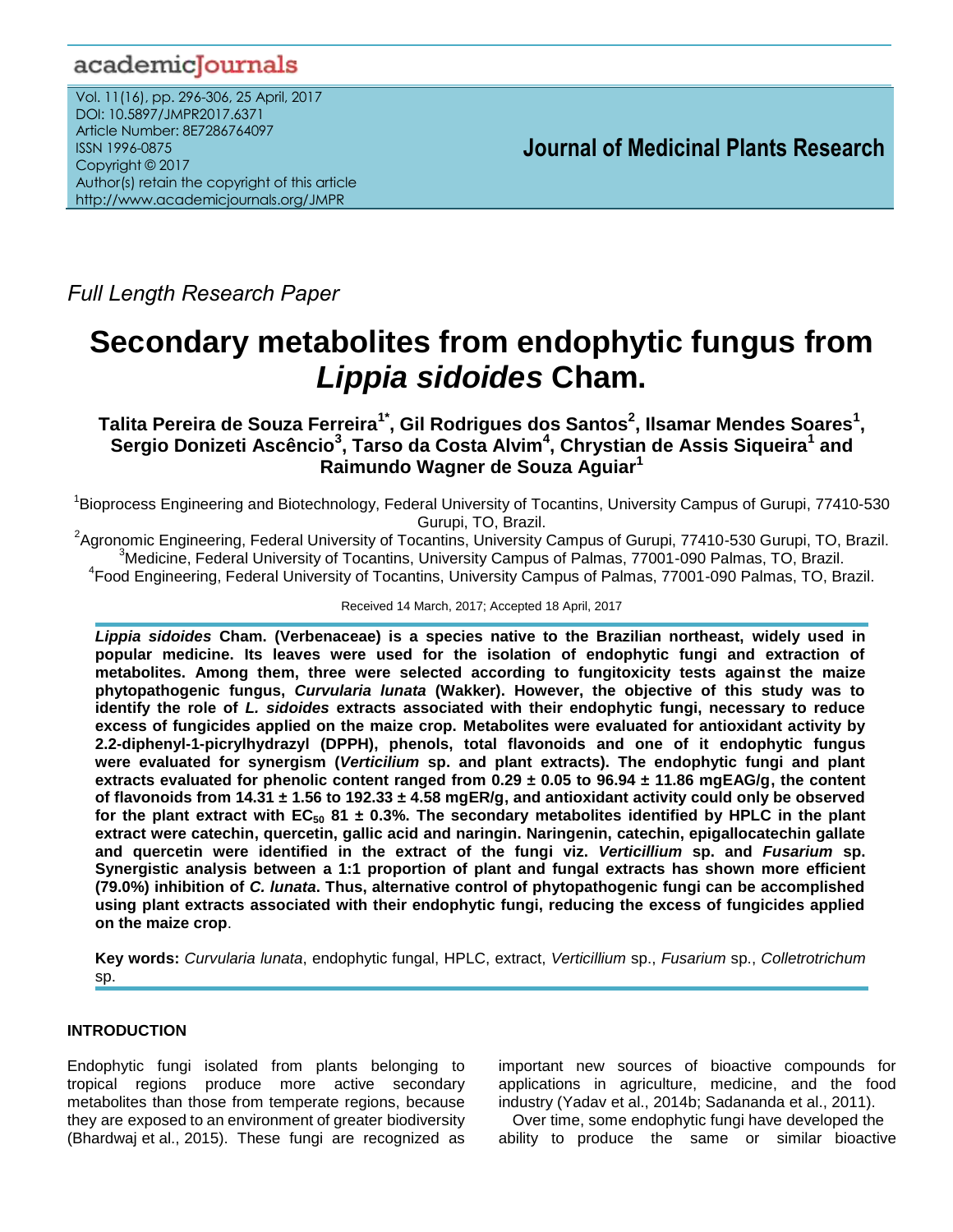substances to those produced by host plants (Sharma et al., 2016). This lends a great advantage to the study of the relationships between endophytes and their host plants (Fouda et al., 2015). Nevertheless, most of the time, these valuable bioactive compounds are scarce in nature; therefore, the development of a substitute approach for their efficient production is warranted (Kusari et al., 2013).

More recent estimates based on high-throughput sequencing methods suggest that as many as 5.1 million fungal species exist (Taylor et al., 2014). The estimate of known species has almost tripled in the period between 1943 (38000 described species) and the present, amounting to an increase of more than 60000 described species (Blackwell, 2011). Accordingly, endophytes are good sources of genetic diversity and new species belonging to a large group of fungi that colonize tissues of healthy plants without causing apparent symptoms (Fatima et al., 2016). They protect plants against herbivores, insect attack, or invading pathogens by entering this mutually beneficial relationship, according to host habitat conditions (Bhardwaj et al., 2015).

Bioactive products that can be produced by endophytes can be classified as saponins, phenols, flavonoids, steroids, tannins, alkaloids, anthraquinones, terpenoids, and others (Li et al., 2015). These compounds defend the plant against phytopathogenic fungi. For example, flavonoids are well-known substances, and their production involves a variety of processes such as cell signaling, plant growth, and reproduction (Garrido-Arandia et al., 2016).

*Lippia sidoides* Cham. (Verbenaceae), also known as "rosemary pepper" is an aromatic plant of popular medicinal use found in the Caatinga region of the Brazilian Northeast (Santos et al., 2016). It presents insecticidal activity against *Tenebrio molitor* (Lima et al., 2011) and larvae of *Aedes aegypti* (Lima et al., 2013) and acaricide against *Tetranychus urticae* Koch (Soares et al., 2016). When tested against different pathogenic bacteria, such as *Staphylococcus aureus*, *Pseudomonas aeruginosa,* and *Escherichia coli* (Ratnaweera et al., 2015) and different fungi and yeasts, including *Candida albicans* (Premjanu et al., 2016), it demonstrated a strong antimicrobial action. Thus, compounds produced by endophytic fungi of plants with recognized biological activity for biotechnological purposes can be applied in the alternative control of urban and agricultural pests (Dutta et al., 2014), in place of the toxic chemicals sold on the commercial market.

On the other hand, the *Curvularia* spot, a disease caused by the fungus *Curvularia lunata* (Wakker) Boed., has a high incidence in maize (*Zea mays* L.). Since the

1990s, it has caused economic loss in maize crop productivity in China (Gao et al., 2015) and has been progressing in recent years in Brazil (Assunção et al., 2006). The pathogen mainly infects maize leaves, leaf sheaths, and husks and causes soaked or yellow necrotic spots in the early stages, which then expand to round, oval, spindle-shaped, or strip lesions (Hou et al., 2013). The green leaf area of maize is considered the main source of photoassimilates for the plant (Akram et al., 2014) and, according to Liu et al. (2016), a loss in this source may reflect the development of the plant and the production of grains.

In this paper, the objective was the isolation and identification of the endophytic fungus from *L. sidoides*. To this end, antioxidant activity, phenols and total flavonoids, and the evaluated metabolites were identified by HPLC. The extracts of endophytic fungi and plants were evaluated by the selective test of fungitoxicity and synergism against *C. lunata.*

# **MATERIALS AND METHODS**

#### **Collection of the vegetal material and preparation of the vegetal extract**

*L. sidoides* from Ceará was collected in Gurupi (11°44'48"S latitude, 49°02'55" Longitude O), Tocantins, Brazil. It was then identified and deposited at the Herbarium of the Federal University of São João Del Rei under the reference number 8303. The plant material was sent to the Laboratory Integrated Pest Management of the Gurupi Campus– UFT, where the extracts were dried and obtained according to methodology of Al-Marby et al. (2016). The leaves were dried in the shade at room temperature, subsequently cut and subjected to extraction with cold solvent. Thirty grams of plant were used for 1.5 L of methanol in each extraction for a period of 7 days. After this period, the mixture was filtered and evaporated under reduced pressure to obtain the extracts.

# **Cultures of endophytic fungi**

For isolation, fresh leaves of *L. sidoides* were surface washed in tap water and soap to remove impurities. As described by Banhos et al. (2014), leaves were successively immersed in 70% alcohol (1 min), 2.5% sodium hypochlorite (4 min), and 70% alcohol (30 s), followed by washing with autoclaved distilled water (6 min) and drying on sterile filter paper. After washing, 50 μL of the distilled water used in the asepsis of the plant material was removed, then this volume was added (inoculated) in a Petri dish with PDA culture medium (potato, dextrose, and agar) in order to verify the efficiency of the asepsis process. The leaves were fragmented and inoculated into 9-cm diameter Petri dishes containing PDA culture medium. To the culture medium were added 50 μg/mL tetracycline or 100 μg/mL chloramphenicol (antibiotics). For the isolation of pure cultures, sequential peaks were made in Petri dishes containing the same culture medium, using the streaking technique. Subsequently, they were stored in tubes for centrifugation with glycerol at -80ºC for the

\*Corresponding author. E-mail: cupufer@gmail.com. Tel: +55 63 33113571, +55 63 984621838.

Author(s) agree that this article remain permanently open access under the terms of the Creative Commons Attribution License 4.0 [International](http://creativecommons.org/licenses/by/4.0/deed.en_US) License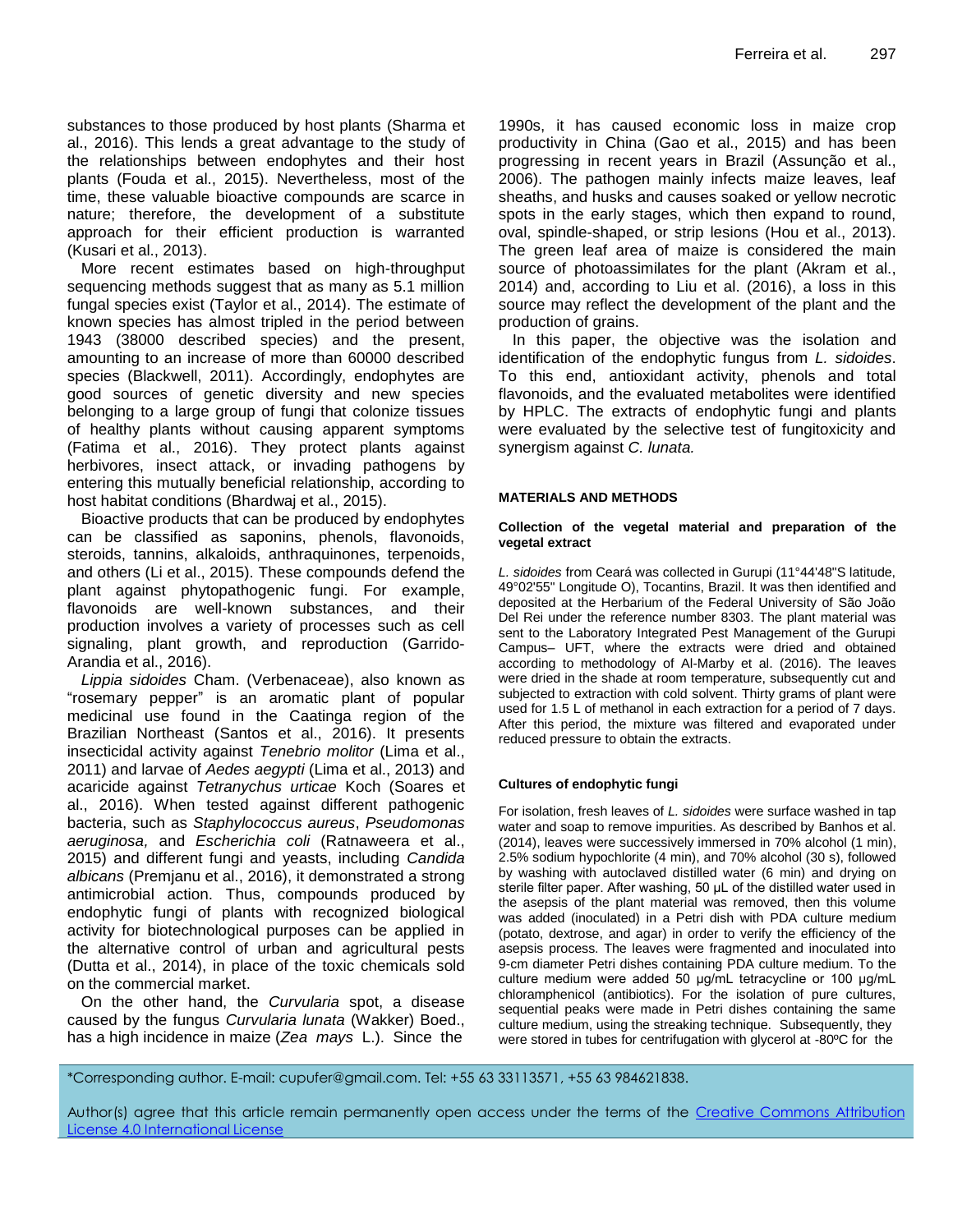preservation of pure cultures. For tentative identification, microscopic slides of each endophyte were prepared (Kohlmeyer and Kohlmeyer, 1972) and examined under a light microscope.

#### *Curvularia lunata* **strain**

*C. lunata* fungus was obtained from Federal University of Tocantins, in our laboratory culture collection, previously identified based on morphological and molecular characters*.* The initial isolation of the fungus was obtained by growth on PDA medium (39 g  $L^{-1}$ ) supplemented with ampicillin (500 mg L<sup>-1</sup>) for 7 days. Petri dishes were monitored daily and fungal colonies that did not present contaminants were picked and transferred onto new plates with the same culture medium.

#### **Extraction of secondary metabolites of endophytic fungi**

Two 7-mm diameter mycelial agar discs of the endophytes were inoculated into 200 mL of Czapek fermentation medium to which was added 100 μg mL<sup>-1</sup> chloramphenicol (Plotnikov et al., 2016). After 21 days of incubation under constant stirring (120 rpm) at 28  $\pm$ 1°C, the culture fluids were separated from the mycelial masses by vacuum filtration, and the extract was obtained following the methodology of Dhankhar et al. (2012). For extractions, organic solvents such as hexane and ethyl acetate were used in order to obtain the largest number of active substances.

#### **Determination of total phenolic compounds**

The content of phenolic compounds of both the plant extract and three extracts of the endophytic fungi with the best results for fungitoxic activity was determined by the Folin-Ciocalteu method, according to Sánchez-Rangel et al. (2013) with modifications, where gallic acid was used as the standard. Methanol solutions of the extracts were prepared at a concentration of 1 mg mL<sup>-1</sup>. Then, in 15 mL vials, 0.5 mL of the extract, 5 mL of Mili-Q water, 0.5 mL of Folin-Ciocalteu reagent (1 M) and 0.5 mL of sodium carbonate were added (20%, m/v). The blank was prepared by placing 0.5 mL of distilled water in place of the Folin-Ciocalteu reagent. An analytical curve was also prepared for the standard gallic acid reagent at concentrations from 10 to 100 µg mL<sup>-1</sup>. For the blank (reference solution) of the curve, 50 μL of distilled water was added instead of gallic acid. All tubes were homogenized with the aid of the test tube agitator. All reactions were performed in triplicate and kept under dark incubation for 1 h. The readings were performed in a spectrophotometer (BioSpectro model SP-220) at 765 nm (Zhou et al., 2009). The results obtained by spectrophotometric analyses of total phenols were expressed as milligram equivalents of gallic acid per gram of extract (mgEAG/g).

#### **Determination of total flavonoids**

The determination of the total flavonoid content was performed according to the methodology developed by Da Silva et al. (2015). The solutions of the plant extract and the three extracts of endophytic fungi with the best results in the fungitoxic activity were prepared using 1 mg mL<sup>-1</sup> of methanol as the solvent. Then, in a 15-mL vial filled with aluminum foil, 0.5 mL of the extract, 0.5 mL of aqueous acetic acid (60%, v/v), 2 mL of pyridine methanolic solution (20%, v/v), 1 mL of aluminum chloride (5%, w/v) and 6 mL of Milli-Q water were combined. The blank (reference solution) was made with all the above-mentioned reagents replacing the aluminum chloride with methanol. All reactions were carried out in triplicate and homogenized in a tube shaker. The reactions were

maintained for 1 h in the dark, and the absorbances were measured at 420 nm in a spectrophotometer (BioSpectro model SP-220). The total flavonoid contents were determined by means of an analytical curve containing standards at concentrations of 1 to 10  $\mu$ g mL<sup>-1</sup> of rutin, and the results were expressed in microgram equivalents of rutin per milligram of dry extract (μgER/mg).

#### **Antioxidant activity**

The antioxidant capacity was measured by the DPPH method, as described by Soares et al. (2014) with modifications. The extracts obtained were prepared using methanol as the solvent at concentrations of 20 to 180 µg mL<sup>-1</sup>, w/v. In triplicate, 0.5 mL of the extract was added to a methanolic solution of DPPH (3 mL at 40 μg mL−1 , w/v). White (reference solution) was made by replacing the DPPH with methanol in each reaction. All test tubes containing the reactions were stirred and held in the dark for 30 min. An analytical curve was performed for this activity using standard (positive controls) ascorbic acid and rutin (20-180 µg mL<sup>-1</sup>, w/v) also adding it to a methanolic solution of DPPH. Absorbance readings were taken at 517 nm in a spectrophotometer (BioSpectro model SP-220). The absorbance of the DPPH solution at 40 μg mL<sup>-1</sup> was also measured and used as a negative control. The antioxidant activity of free radical removal was expressed as the percentage of inhibition determined by the equation

$$
\%AA = \left[\frac{ABS_{nc} - \left(ABS_{sample} - ABS_{white}\right)}{ABS_{nc}}\right] \times 100,
$$

Where %AA is the percentage of antioxidant activity;  $\text{ABS}_{nc}$  is the absorbance of the negative control; ABS<sub>sample</sub> is the absorbance of the sample; and ABSwhite is the absorbance of white.

Using calibration curves obtained by plotting the different concentrations in relation to the %AAs, the efficient concentration, the amount of sample required to decrease the initial concentration of DPPH by 50% (EC 50), which was expressed in  $\mu$ g mL<sup>-1</sup>.

#### **Analysis by high-performance liquid chromatography (HPLC)**

High-performance liquid chromatography (HPLC) was developed in the Laboratory of Scientific Instrumentation, Federal University of Tocantins on a Shimadzu® LC-10 Series Avp Chromatograph, equipped with a pump (LC-10AD), degasser (DGU-14A), UV-VIS detector (SPD-10A) (CTO-10A), Rheodyne hand injector (20 μL loop), and CLASS integrator (LC-10A). Separation was performed by the gradient elution method using a Phenomenex Luna C18 5μ (2) (250 × 4.6 mm) reverse-phase column and pre-column Phenomenex C18 (4  $\times$  3.0 mm) filled with material similar to that in the main column. Mobile phase A was 0.1% phosphoric acid in Milli-Q water and mobile phase B was 0.1% phosphoric acid in Milli-Q water/acetonitrile/methanol (54:35:11). Program gradient: 0 to 0.01 min, 0% B; 0.01-5 min, 0% B, 5-10 min, 30% B, 10-20 min 40% B, 20-29 min, 40% B, 29-30 min 50% B, 30-50 min 100% B, 50-80 min, 100% B. Flow rate: 1 ml/min; temperature: 22°C. UV detection was done at 280 nm. The compounds were identified by comparing the retention times of samples with the authentic standards, such as gallic acid, catechin, epigallocatechin gallate, naringin, quercetin, and naringenin (Sigma®). The quantities of the compounds were expressed in micrograms per milligram of extract (μg/mg) by correlating the area of the analyte with the calibration curve of standards built in concentrations of 4.5 to 18  $\mu$ g mL<sup>-1</sup>.

#### **Selection according to fungitoxicity against** *C. lunata*

In order to select the endophytic fungi with the best antibiotic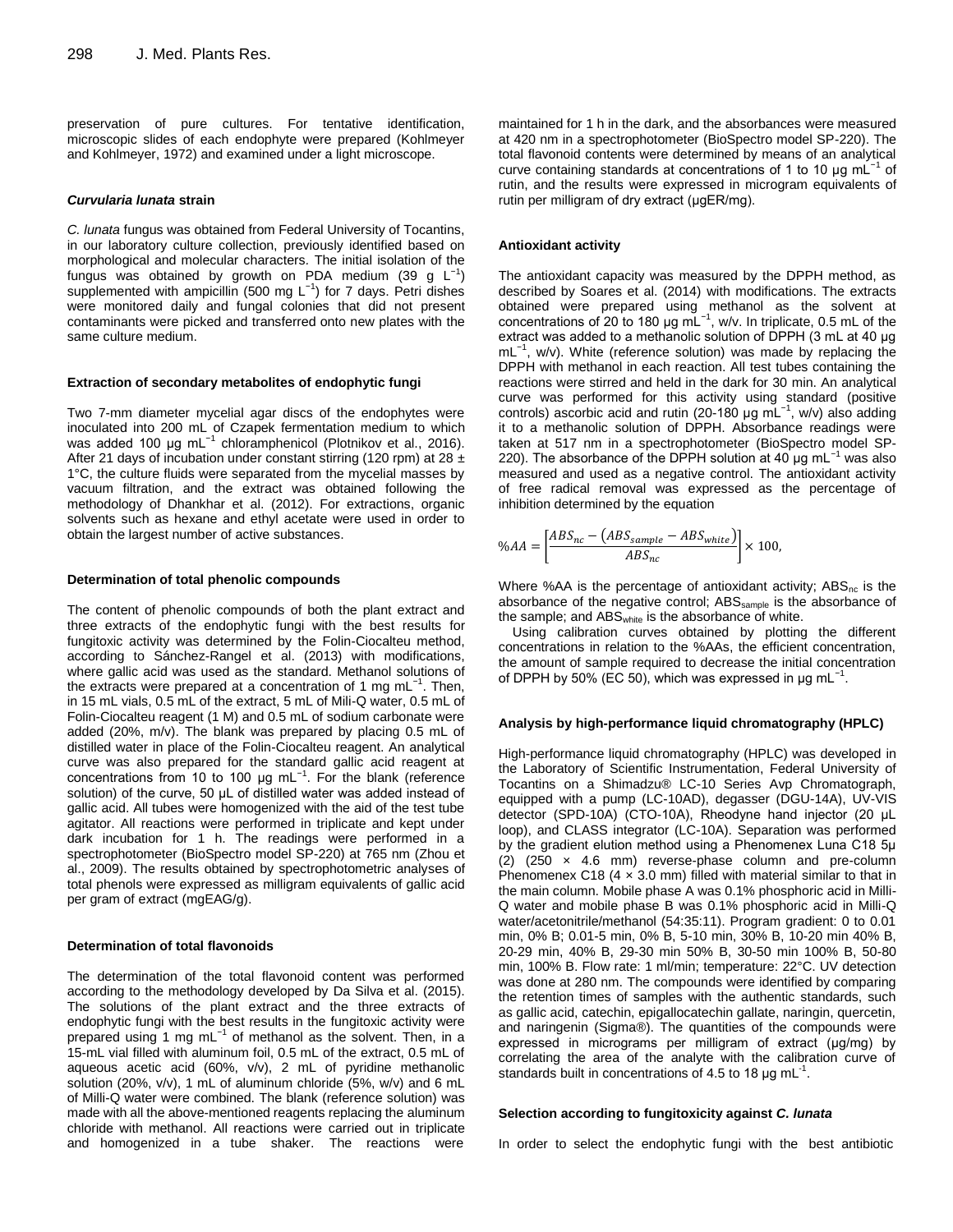| <b>Fungus</b>      | <b>Extract from ethyl acetate</b> | <b>Extract from hexane</b> |  |
|--------------------|-----------------------------------|----------------------------|--|
| $LS-1$ (u.f.)      | +                                 | $^{+++}$                   |  |
| Colletotrichum sp. | $\ddot{}$                         | $=$                        |  |
| Verticillium sp.   | $^{+++}$                          | $=$                        |  |
| Alternaria sp.     | $\ddot{}$                         | $=$                        |  |
| $LS-5$ (u.f.)      | $\ddot{}$                         | $\ddot{}$                  |  |
| LS-6 $(u.f.)$      | $^{+++}$                          | $=$                        |  |
| $LS - 7 (u.f.)$    | $^{++}$                           | $=$                        |  |
| $LS-8$ (u.f.)      | $=$                               | $^{++}$                    |  |
| Colletotrichum sp. | $^{+++}$                          | $=$                        |  |
| Phomopsis sp.      | $=$                               | $\ddot{}$                  |  |
| Fusarium sp.       | $=$                               | $^{++}$                    |  |
| Fusarium sp. 1     | $^{+++}$                          | $=$                        |  |
| Fusarium sp. 2     | $^{+++}$                          | $=$                        |  |
| $LS-14$ (u.f.)     | $^{+++}$                          | $=$                        |  |
| $LS-15$ (u.f.)     | $=$                               | $^{\mathrm{+}}$            |  |

**Table 1.** Mycelial inhibition screening of *Lippia sidoides* Cham. endophytic fungi against the plant pathogen *Curvularia lunata* Wakker.

LS, Initials of the *L. sidoides* plant to identify the endophytic fungus in the isolation. u.f., Morphologically unidentified fungus. They were visually classified as mycelial diameter equal to the control (=), smaller than the control (+), much smaller than the control  $(++)$ , and much, much smaller than the control  $(++)$ .

activity, the *in vitro* mycelial growth inhibition capacity of the phytopathogenic *C. lunata* fungus was previously isolated and identified. According to Carotenuto et al. (2015) with modifications, the evaluation of inhibition of mycelial growth of the phytopathogen was carried out by adding to the surface of the 9 cm diameter Petri dish containing approximately 20 ml of BDA culture medium already solidified, 100 μL of the extracts of the endophytic fungi. The extracts were diluted in Tween 80 and water. Discs 7 mm in diameter containing the mycelia of phytopathogenic fungus from pure colonies with approximately twelve days of growth in PDA were placed in the center of the plates.

Plates were incubated in biochemical oxygen demand (BOD) at  $25 \pm 1$ <sup>o</sup>C and a photoperiod of 12 h of light and 12 h of darkness. After growth, the presence or absence of zones of inhibition was observed.

The bioassays were performed in triplicate, and a plate containing only one disk of micelium agar of the phytopathogen without extract served as a positive control.

#### **Synergism evaluation**

After selection of endophytic fungi by the *in vitro* diffusible metabolite test according to the methodology to Mutawila et al. (2015), only one sample was chosen for synergism evaluation. The extract of endophytic fungus was used together with extract of *L. sidoides*. In accordance with the methodology of Tadtong et al. (2014), five different proportions of the two substances were used: 0:1; 1:3; 1:1; 3:1, and 1:0. Thus, the concentration of each substance was fixed at 7500 µg mL $^{-1}$ . In Petri dishes with already solidified BDA culture medium were placed 100 μL of each proportion, scattered with a handle Drigalsky. Then, a myceliumagar disk of *C. lunata* fungus was placed in the center of the plaque.

An evaluation was performed after 10 days of incubation, and the mycelial diameter was measured for comparison with the control (water and Tween 80).

#### **Statistical analysis**

The data obtained in the experiments were subjected to statistical analysis, such as analysis of variance (ANOVA) and Tukey's test, with a significance level of  $\alpha = 0.05$ , and linear regression. Calculations were performed using Sigmaplot® 12.0 and Assistat® software.

# **RESULTS**

Fifteen morphologically distinct endophytic fungi were obtained from the fresh leaf fragments of *L. sidoides*. Biological tests were carried out using extracts made from both hexane and ethyl acetate against the phytopathogenic fungus of maize plants, *C. lunata*. The results of the selection according to fungitoxicity are presented in Table 1. Three extracts of different endophytes extracted with ethyl acetate were selected for the analysis of secondary metabolite synthesis. This analysis included the methanolic extract of *L. sidoides* leaves. These fungi were analyzed morphologically and identified at the genus level as *Verticilium* sp., *Colletotrichum* sp., and *Fusarium* sp. 1 (Table 1).

The three fungi with fungistatic capacity against *C. lunata* in this work were evaluated in order to identify the antioxidative profile of the respective fungal extracts. The results obtained by spectrophotometric analyzes of total phenols were expressed as milligrams of gallic acid equivalents per gram of extract (mgEAG/g). In this way, the total phenolic content for the plant extract, and extracts of the endophytic fungi *Verticilium* sp., *Colletotrichum* sp., and *Fusarium* sp. 1 were 96.94 ±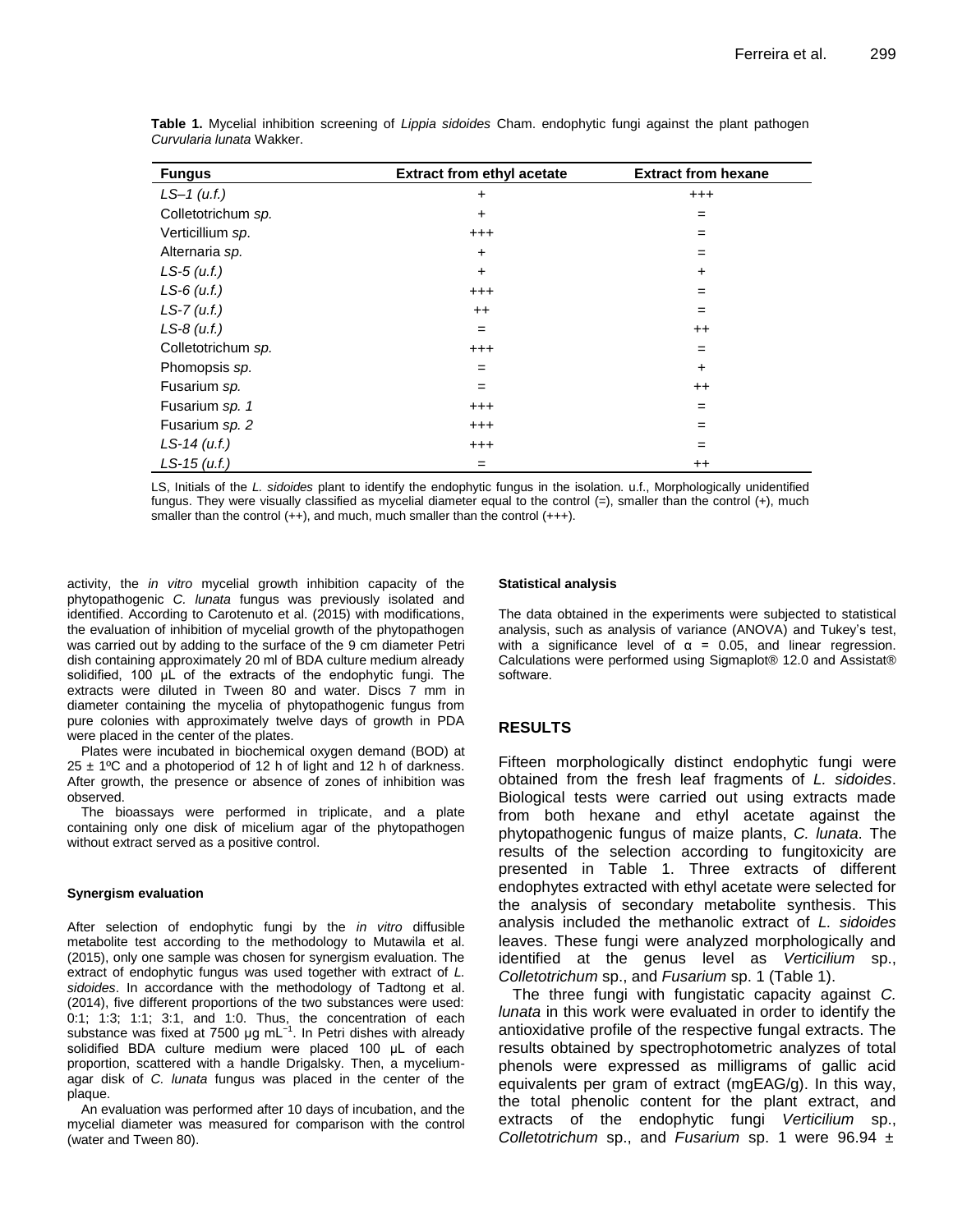| <b>Extracts</b>    | Total phenols (mqEAG/q) | Total flavonoids (mgER/g) |
|--------------------|-------------------------|---------------------------|
| L. sidoides        | $96.94 \pm 11.86^a$     | $192.33 \pm 4.58^a$       |
| Verticilium sp.    | $6.38 \pm 1.27^b$       | $21.56 \pm 1.14^b$        |
| Colletotrichum sp. | $0.29 \pm 0.05^{\circ}$ | $14.31 \pm 1.56^{\circ}$  |
| Fusarium sp. 1     | $10.54 \pm 1.69^b$      | $64.59 \pm 1.15^b$        |

**Table 2.** Mean values and standard deviations of total phenol content and flavonoids found in *Lippia sidoides* Cham., and endophytic fungi *Verticilium* sp., *Colletotrichum* sp. and *Fusarium* sp. 1.

*\**mgEAG/g, Milligram equivalents of gallic acid per gram of extract. *\*\**mgER/g, milligram equivalents of rutine per gram of extract. Means followed by the same letter in the column do not differ statistically from each other by the Tukey test  $(p > 0.05)$ .



**Figure 1.** Percentage of antioxidant activity (%AA) of of *L. sidoides* endophytes fungi *Verticillium* sp., *Colletotrichum* sp., and *Fusarium* sp. 1, and positive controls (rutine and ascorbic acid) by the DPPH method.

11.86, 6.38  $\pm$  1.27, 0.299  $\pm$  0.05 and 7.60  $\pm$  1.69 mgEAG/g respectively (Table 2).

It was verified that the total flavonoid content of extracts of the fungi *Verticilium* sp., *Colletotrichum* sp., and *Fusarium* sp. 1 were 21.56 ± 1.14, 14.31 ± 1.56 and 64.59  $\pm$  1.15 mgER/g, respectively (Table 2). These values are lower than that of the plant extract, which was 192.33 ± 4.58 mgER/g (Table 2).

The percentage of antioxidant activity (%AA) was also determined by the DPPH method. The curves are shown in Figure 1, indicating an increase only for the plant extract, with the increase of the amount of extract in the reaction medium. The results were higher than 65% from the concentration of 120  $\mu$ g mL $^{-1}$ , reaching a maximum of 95% for the concentration of 200 μg mL<sup>-1</sup> for *L. sidoides* extract (Figure 1). The effective concentration ( $EC_{50}$ ), that

is, the amount of sample required to decrease the initial concentration of DPPH by 50% was also expressed in μg mL<sup>-1</sup>. The EC<sub>50</sub> for the plant extract was 81.03 µg mL<sup>-1</sup> (Figure 1). The %AA for the highest concentration (200 μg mL-1 ) for the fungi *Verticillium* sp., *Colletotrichum* sp., and *Fusarium* sp. was 19, 17 and 21%, respectively. Therefore, the  $EC_{50}$  calculation could not be performed.

From the HPLC analyses performed for detection and quantification, fingerprints were obtained (Figure 2), which revealed matrices of phenolic compounds and flavonoids. In Figure 2B, the phenolic compound gallic acid 0.37 µg mL $<sup>1</sup>$  (Rt 16.4 min) was detected, along with</sup> the flavonoids catechin  $1.67 \mu g$  mL<sup>-1</sup> (Rt 23.7 min), naringin 44.77 μg mL<sup>-1</sup> (Rt 43.2), and quercetin 3.08 μg mL<sup>-1</sup> (Rt 52.2 min). A high concentration of the compound naringin in the methanolic extract of the plant is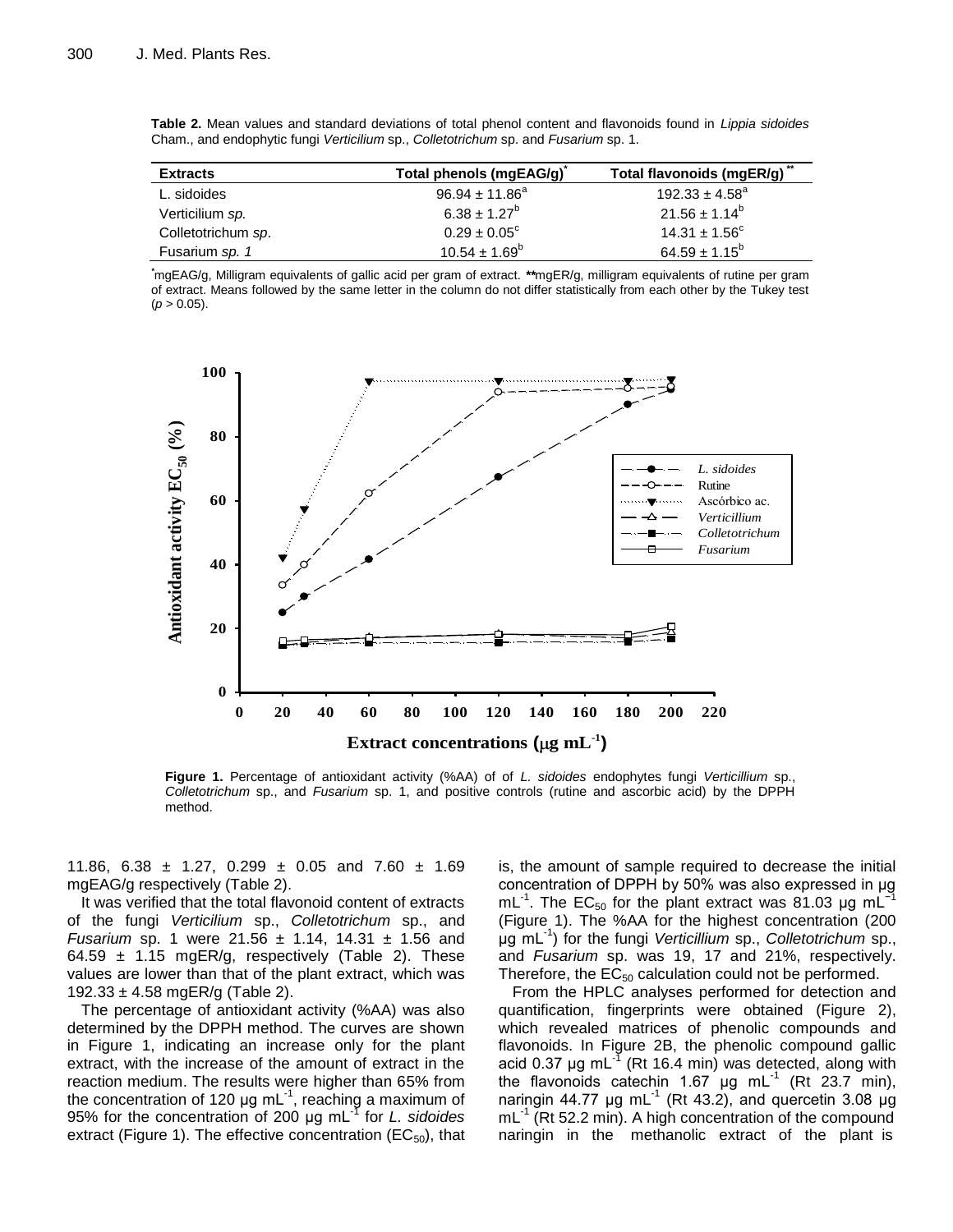

**Figure 2.** High-performance liquid chromatography (HPLC) fingerprints of authentic standards of phenolic compounds mixture (A), methanolic extract of the leaves of *L. sidoides* (B) and isolated endophytic fungi: *Verticilium* sp*.* (C), *Colletotrichum* sp. (D), *Fusarium* sp. (E) detected at 280 nm, as described in material and methods. Peak 1: Gallic acid; peak 2: Catechin; peak 3: Epigallocatechin gallate; peak 4: Naringin; peak 5: Quercetin; peak 6: Naringenin.

noteworthy.

It was also verified by HPLC in this study which flavonoids could be synthesized by the endophytic fungi and which could be identified and quantified according to the standards in the laboratory where the analysis was performed. According to Figure 2C, it can be seen that the extract of the endophytic fungus *Verticilium* sp. synthesized a compound identified as naringenin 0.61 μg mL<sup>-1</sup> (Rt 55.0 min) in addition to other compounds that could not be identified.

The fungus *Colletotrichum* sp. also produced secondary metabolites of the flavonoid class, yet it was not possible

to compare any peak with laboratory standards. As shown in Figure 2D, the visualization of many uniform peaks indicated that many compounds were synthesized. The fungus *Fusarium* sp. synthesized (Figure 2E) three substances identified as catechin 0.31  $\mu$ g mL<sup>-1</sup> (Rt 23.3), epigallocatechin gallate, and quercetin 19.73 μg mL−1 (Rt 29.1 min).

A synergism test was also performed between *L. sidoides* extract and the endophytic extract of *Verticillium* sp. (Table 3). The curve was fitted to a  $2^{nd}$  degree equation with  $R^2$  = 0.9999. The highest inhibitory effect was in the proportion of 50% essential oil and 50% fungal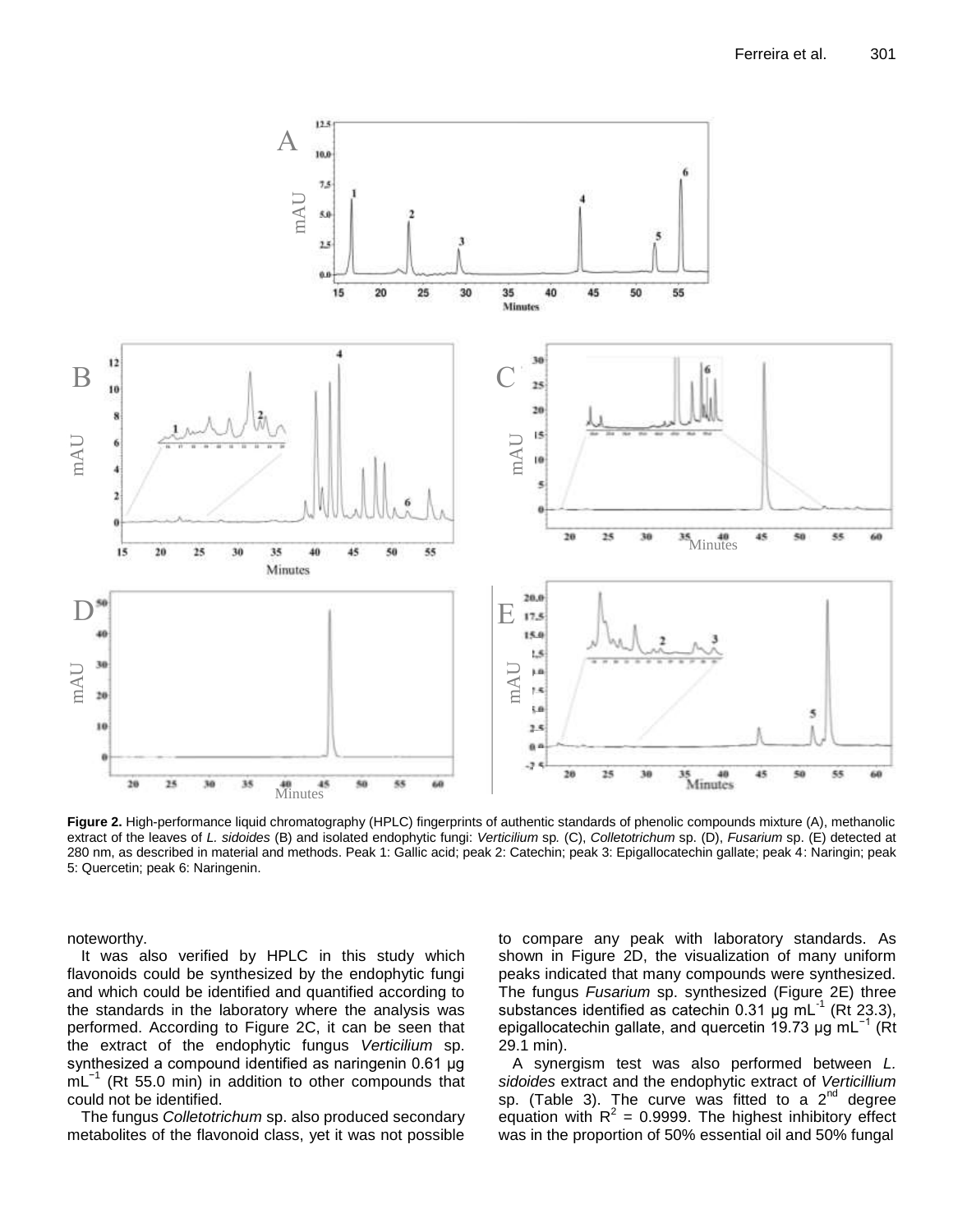**Table 3.** Effect of synergism between the *Lippia sidoides* (Cham.) plant extract and the endophytic extract of *Verticillium* sp. against mycelial growth of *Curvularia lunata* (Wakker) *in vitro*.

| <b>Treatment (proportions of extracts)</b> | Inhibition (%) |  |
|--------------------------------------------|----------------|--|
| Control                                    | $0 \pm 0.0$    |  |
| L. sidoides + Verticillium sp. $(0.1)$     | $54.8 \pm 1.2$ |  |
| L. sidoides + Verticillium sp. $(1:3)$     | $43.5 \pm 1.2$ |  |
| L. sidoides + Verticillium sp. $(1:1)$     | $79.0 \pm 1.6$ |  |
| L. sidoides + Verticillium sp. (3:1)       | $71.3 \pm 2.7$ |  |
| L. sidoides + Verticillium sp. (1:0)       | $22.4 \pm 4.6$ |  |

extract, both of which were at a concentration of 7500 μg mL<sup>-1</sup>. Proportions of 0:1, 1:3, 1:1, 3:1 and 1:0 (v/v) inhibited 54.8, 43.5, 79.0, 71.3 and 22.4% of the mycelial growth of *C. lunata in vitro* (Table 3).

# **DISCUSSION**

Some previous works found the same endophytic fungi. You et al. (2009) isolated the endophytic fungus *Verticillium* sp. from the roots of *Rehmannia glutinosa* by identifying two compounds produced by this fungus: 2,6 dihydroxy-2-methyl-7-(prop-1E-eny)-1-benzofuran-3(2H) one, reported for the first time, and the ergosterol peroxide, which inhibited the growth of pathogenic fungi. Suradkar et al. (2014) were able to isolate the endophyte *Verticillium albo-atrum* from *Withania somnifera* (L.) and *Ocimum sanctum* L.

The fungi *Colletotrichum* sp. and *Fusarium* sp. were also found in other studies isolating endophytic fungi. *Alternaria alternata*, *Colletotrichum gloeosporioides*, *Drechslera dematioidea*, *Guignardia bidwelli*, *Fusarium lateritium*, and *Phomopsis archeri* were endophytic fungi isolated from *L. sidoides* and identified by Siqueira (2011). In this work, the author isolated 15 endophytic fungi from *L. sidoides*, the same number of isolates in the present work. Similar results were verified, where the fungi *Fusarium*, *Colletotrichum*, *Phomosis*, and *Alternaria* were also present in the work of Siqueira (2011).

Among the metabolites produced by *Colletorichum* sp.: fusarentine 6,7-dimethyl ether, monocerin, and colletotrialide (Tianpanich et al., 2011), stigmasterol, sitostenone, squalene, ergosterol and ergosterol peroxide (Carvalho et al., 2016) were identified. *Colletotrichum* species have been identified to produce a variety of secondary metabolites genes, including flavones, peptides and terpenes (Crouch et al., 2014) and many other metabolites as Jayawardena et al. (2016) shows.

The genus *Fusarium* is also widely known as a producer of a variety of chemical compounds derived from its secondary metabolism (Nongalleima et al., 2013). Wang et al. (2011) reported anticancer activity against human PC-3 (prostate), PANC-1 (pancreas) and A549 (lung) cells from a secondary metabolite called beauvericin isolated from the endophytic *Fusarium oxysporum* of the *Cinnamomum kanehirae* plant. This same endophyte, *F. oxysporum*, nonpathogenic strains, isolated by Kundu et al. (2016), produced , bikaverin (1), 3-O-methyl-8-O-methyl fusarubin (2), 8-O-methyl fusarubin (3), anhydrofusarubin (4) and fusarubin (5).

In addition, the methanolic extract of *Fusarium proliferatum* prepared by Mohana et al. (2012), endophytic of *Dysoxylum binectariferum* demonstrated cytotoxic activity in HCT-116 (colon) and MCF-7 (breast) human cancer cells.

The results confirm that both the plant and endophytic fungi produce compounds of a phenolic nature. Some studies corroborate our results, even though some previously reported fungal extracts contained more total phenols than ours. Yadav et al. (2014a) verified the phenolic compound content of endophytic fungi extracts obtained from ethyl acetate. The highest concentration of phenols was observed in the extract of *Chaetomium* sp. (60.13 ± 0.41 mgEAG/g), followed by that of *Aspergillus niger*. The total phenol concentration values of the 21 endophytic fungi studied ranged from 4.20 to 60.13 mgEAG/g. Srinivasan et al. (2010) obtained values of 18.33  $\pm$  0.68 mgEAG/g of total phenols from the extract of the endophytic fungus *Phyllosticta* sp.

In order to confirm the synthesis of total flavonoids by the endophytic fungi present in the *L. sidoides* and plant extract (Table 2), extracts were obtained with the solvent ethyl acetate (AcOEt) to extract compounds with recognized antimicrobial activity, such as phenols and flavonoids (Baba and Malik, 2015).

However, even if they are smaller, it can be verified that the endophytic fungi contribute to the plant in the production and synthesis of secondary metabolites for its protection. Hence, an appreciable amount of flavonoids produced by the endophytic fungi may be present in the quantity verified in the plant; moreover, they contributed to its synthesis.

Huang et al. (2007) isolated 42 endophytic fungi from *Nerium oleander* and found flavonoids among the main bioactive compounds of some cultures. They also clarified that some phenolic compounds are produced so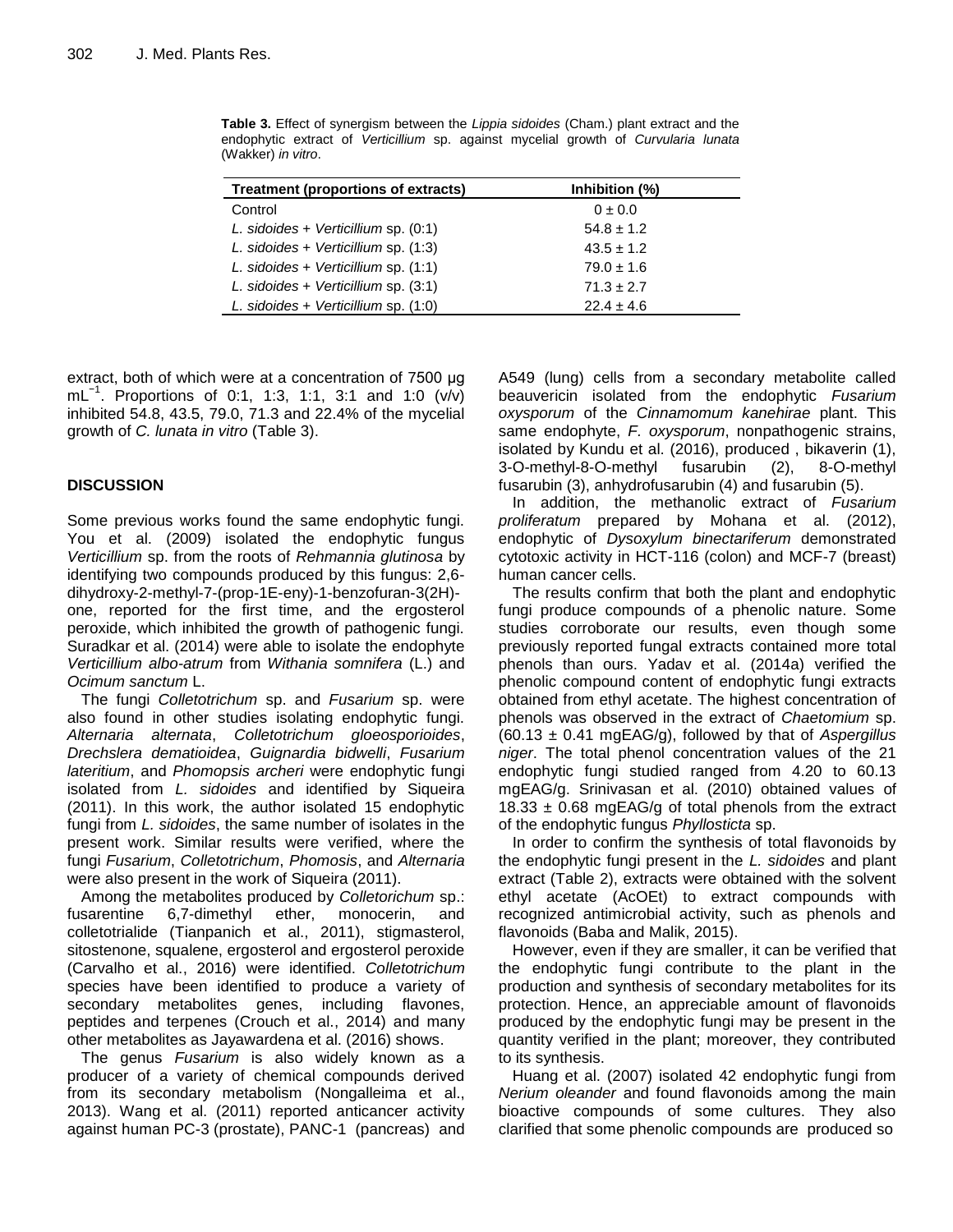that certain endophytic fungi survive along with their host plants. Qiu et al. (2010) found flavonoid contents of  $0.01162 \pm 0.0014$  and  $0.01256 \pm 0.00378$  mgER/mL in extracts of *Aspergilus nidulans, Aspergilus oryzae*, and *Ginkgo biloba* endophytes, respectively. Their values were lower than those of the present work; however, different fungi were used.

The data obtained in the determination of this bioactivity is significant when compared with others obtained in the work of Almeida et al. (2010). At a concentration of 100 µg mL<sup>-1</sup> (or 1 mg mL<sup>-1</sup> as reported), there was an antioxidative activity of 99.5% and an  $EC_{50}$ of 16.3 μg mL−1 in the ethanolic extract of *L. sidoides*. The results obtained in the present study were lower; however, the solvent used for the extraction may have been the source of this difference. They also assayed the DPPH activity of plant-isolated substances such as tecomaquinone and naringenin. At a concentration of 1 mg mL<sup>-1</sup>, %AA was 64.7% and the EC<sub>50</sub> was 720 µg mL<sup>-1</sup> for the flavonoid naringenin. The compound tecomaquinone did not display any activity.

As for the antioxidant activity of the extracts of endophytic fungi, they showed a low capacity to sequester free radicals, as there was no negative effect on the measured absorbance. Initial values remained essentially unchanged at all concentrations tested. It can be said that there was activity; however, compared with the results obtained from the plant extract, it was much lower than expected. It is believed that perhaps the cultivation conditions used did not promote the biosynthesis of antioxidant molecules that are detectable by this method. In addition, there was no change in the amount of free radicals as the concentration of fungal extract varied.

Observing the work of Devi and Singh (2015), they also did not obtain positive results of a significant amount of free radical sequestration by DPPH in extracts of *Verticillium*. However, they reported an antioxidative activity 95% in *Alternaria* sp. 2 made from ethyl acetate. Yadav et al. (2014a) carried out tests with extracts of endophytic fungi, including the genus *Fusarium* sp. They identified antioxidant activity by DPPH of *Aspergillus peyronelii* and *Aspergillus niger* of 71 and 72%, respectively, but identified low activity in extracts of *Fusarium* sp. Nath et al. (2014) also reported a strong activity in the sequestration of free radicals in ethanolic extracts of *Colletotrichum gloeosporioides* of 0.67 ± 0.05, 47.89  $\pm$  0.06, 73.84  $\pm$  0.08, 60.09  $\pm$  0.08, and 52.77%  $\pm$ 0.06% at concentrations of 10, 25, 50, 75 and 100 μg mL-<sup>1</sup>, respectively.

Endophytic fungi and plants can produce flavonoids together, varying their biological activities, such as the genus *Bauhinia variegata* (cow's foot), which had antidiabetic activity confirmed by the metabolic profiles of both the plant and the associated endophytic fungi (Costa, 2005).

These analyzes by HPLC allowed us to identify

phenolic constituents described in the literature as important in several biological functions. Phenolic acid has a strong anti-inflammatory, antimutagenic, and antitumor action, inhibiting genes related to the cell cycle, metastasis, angiogenesis, and apoptosis (Verma et al., 2013). The detection of three types of flavonoids, catechin, naringin, and quercetin, in the *L. sidoides* plant (Figure 2B) also allows presenting and confirm the possibility of harnessing its leaves for biological applications. Several studies have already demonstrated the potential and ability of these metabolites to act to reduce the risks associated with pathologies such as intestinal inflammation, bacterial infections, diabetes, cardiovascular diseases, and cancer, among others (Clemensen et al., 2017; Macheleidt et al., 2016). In the present study, however, antifungal activities of the extracts are related to the antioxidative activity of flavonoids present in considerable amounts (Funari et al., 2012).

Many studies report the capacity of flavonoid production by plants, such as those found in the leaves of *Euphorbia neriifolia* (pencil-tree), where Sharma et al. (2014) identified a flavonoid as quercetin by HPLC. This substance and other flavonoids are credited with antioxidative and anticarcinogenic activity. Naringenin is a flavonoid of the flavanone subclass, found mainly in citrus fruits (Dou et al., 2013), with a beneficial antioxidative and neuroprotective effect (Raza et al., 2013).

Among these, the flavonoids catechin and quercetin were also found in plant extracts. Thus, it can be confirmed that these two metabolites were probably synthesized by the endophytic fungi in conformation with the plantfungus mutualistic interactions. In addition, as endophytic fungi produce the same compounds present in the plant, it can be inferred that fungi produce these compounds for the plant as a way of assisting them in their defense. These substances contribute greatly to the antioxidative activities credited to *L. sidoides* plants (Funari et al., 2012).

Kumar et al. (2013) characterized the vinblastine alkaloid from the extract of the endophytic fungus *F. oxysporium*, isolated from *Catharanthus roseus.* By HPLC analyzes, they obtained 76  $\mu$ g L<sup>-1</sup> of the compound. Also Zaiyou et al. (2015) found in the extract of the endophyte *Fusarium* sp. The compound paclitaxel at the concentration of 0.0153 mg  $L^{-1}$ .

Besides, Chapla et al. (2014) also identified eight compounds synthesized by the endophyte *Colletotrichum gloeosporioides*, a new compound 2-phenylethyl 1Hindol-3-yl-acetate (1) and seven other known compounds: Uracil (2), cyclo-(S\*(S)-Pro-S\*-Val) (4), 2-(2-aminophenyl) acetic acid (5), 2-(4-hydroxyphenyl) acetic acid (6), 4 hydroxy-benzamide (7), and 2-(2-hydroxyphenyl) acetic acid (8). Table 4 shows the compounds identified by HPLC from extracts of both the plant *L. sidoides* and the endophytic fungi isolated from it.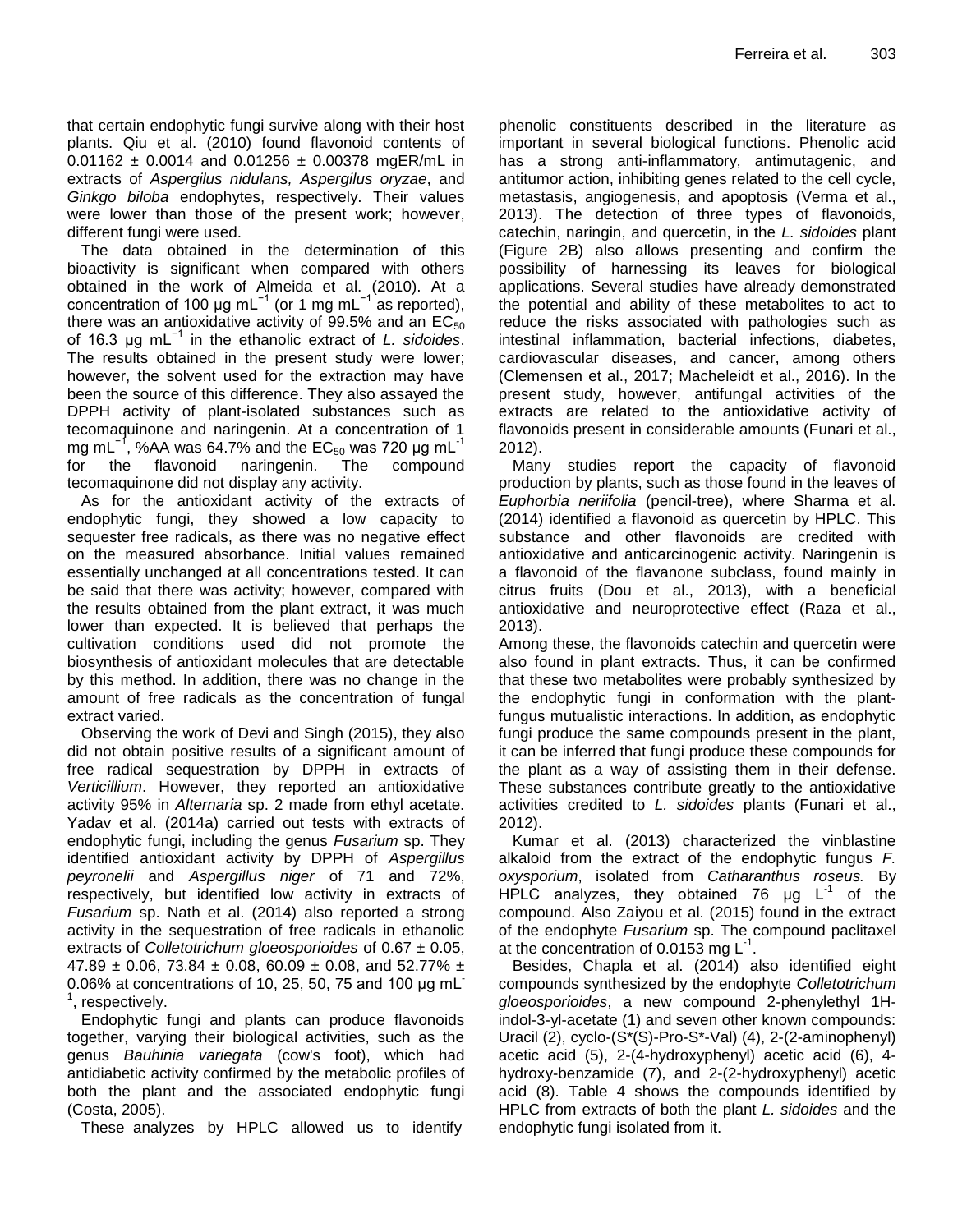| Sample (extract)   | <b>Compound identified</b> | Peak                     | Concentration (mg $ml^{-1}$ ) | <b>Retention time (min)</b> |
|--------------------|----------------------------|--------------------------|-------------------------------|-----------------------------|
| L. sidoides        | Gallic acid                | $\overline{2}$           | 0.37                          | 16.4                        |
|                    | Catechin                   | 8                        | 1.67                          | 23.7                        |
|                    | Naringin                   | 21                       | 44.77                         | 43.2                        |
|                    | Quercetin                  | 27                       | 3.08                          | 52.0                        |
| Verticillium sp.   | Naringenin                 | 11                       | 0.61                          | 55.0                        |
| Colletotrichum sp. | N.I.                       | $\overline{\phantom{a}}$ | $\overline{\phantom{a}}$      |                             |
| Fusarium sp. 1     | Catechin                   | 8                        | 0.31                          | 23.7                        |
|                    | Epigallocatechin gallate   | 10                       | 0.94                          | 28.9                        |
|                    | Quercetin                  | 17                       | 19.73                         | 52.2                        |

**Table 4.** Identified compounds from samples of plant extracts and endophytic fungi identified and analyzed by HPLC with their respective peaks, concentrations, and retention times.

N.I.\* = compound not identified

The production of compounds that possess biological activity by endophytic fungi can be stimulated in the plant, by the host plant extract, and in this case, by the extracts of fermented fungi without contact with any part or extract of the plant (Dos Santos et al., 2015). When grown *in vitro*, fungi continued to produce metabolites. Further studies must be carried out to find out if the fungi would cease production for some time or if, in the presence of the plant extract or any part of it, the synthesis would continue, that is, what factors could encourage this production.No reports were found in the scientific literature on the inhibition of mycelial growth of phytopathogenic fungi using extracts of endophytic fungi and of plants with synergistic effects. However, in the work of Oliveira et al. (2014), synergistic activity was found between a butanolic fraction of *Lippia alba* extract with commercial antifungal agents against *Candida glomerata*. The minimum inhibitory concentration was  $0.062$  µg mL $^{-1}$ . This may be a potential alternative in the treatment for candidemia caused by yeast species.

The synergistic effect of the endophytic fungal extracts of *Aspergillus awamori*, *Penicillium* sp., and *C. gloeosporioides* with standard antibiotics was studied against the four test bacterial strains viz. *Streptococcus pyogenes*, *Escherichia coli*, *Enterococcus faecalis*, and *Salmonella enterica ser paratyphi*. A significant increase in the diameter of inhibition zones was observed when the fungal extracts in combination with the antibiotic Norfloxacin was used against the test pathogens. Crude extract of *A. awamori* in combination with Norfloxacin showed antimicrobial activity (25 and 31-mm inhibition zones) against E. *coli* and E. *faecalis,* respectively (Nath et al., 2013).

The secondary metabolites act on the fungus through cytoplasmic granulation, disorganization of cellular contents, and inactivation of enzymes, which inhibits germination, germinative tube elongation, and mycelial growth (Lo et al., 1996). Thus, it can be inferred that the best result of mycelial inhibition was determined by the

joint action of the extract of *L. sidoides* and extract of the endophytic fungus *Verticillium* sp. However, it was only a preliminary test, and other tests should be performed in order to obtain results on the best concentration of the metabolites, test the efficiency of the other fungi along with the plant extract, and add another type of extract.

Recent discoveries, as exemplified in this work, have associated endophytic fungi with medicinal plants, important sources of secondary metabolites of pharmaceutical, agricultural, and industrial interest. Brazil has a wide potential source of plants, due to the varied biomes, and a study of plant-endophytic interactions is necessary. The discovery of metabolites with recognized bioactive action produced by endophytes can help to stop the excessive exploitation of plants and consequently, the whole set of endophytes associated with it (Pusztahelyi et al., 2015).Thus, the study of fungal endophytes is becoming a great necessity, because, as in the present work, they assist their host plants in the synthesis of metabolites with recognized bioactivity. This property of endophytes will help to diminish the exploitation of plant biodiversity for drug extraction. Consequently, conservation strategies will be more efficient.

# **Conclusions**

The analyses of the study showed the presence of phenols and flavonoids in all extracts and high antioxidant activity was only observed in the plant extract. Secondary metabolites were identified and quantified by HPLC. The best result for mycelial inhibition by the synergism test was determined by the joint action of the extract of *L. sidoides* and that of the endophytic fungus *Verticillium* sp. against *C. lunata.*

# **CONFLICT OF INTERESTS**

The authors have not declared any conflict of interests.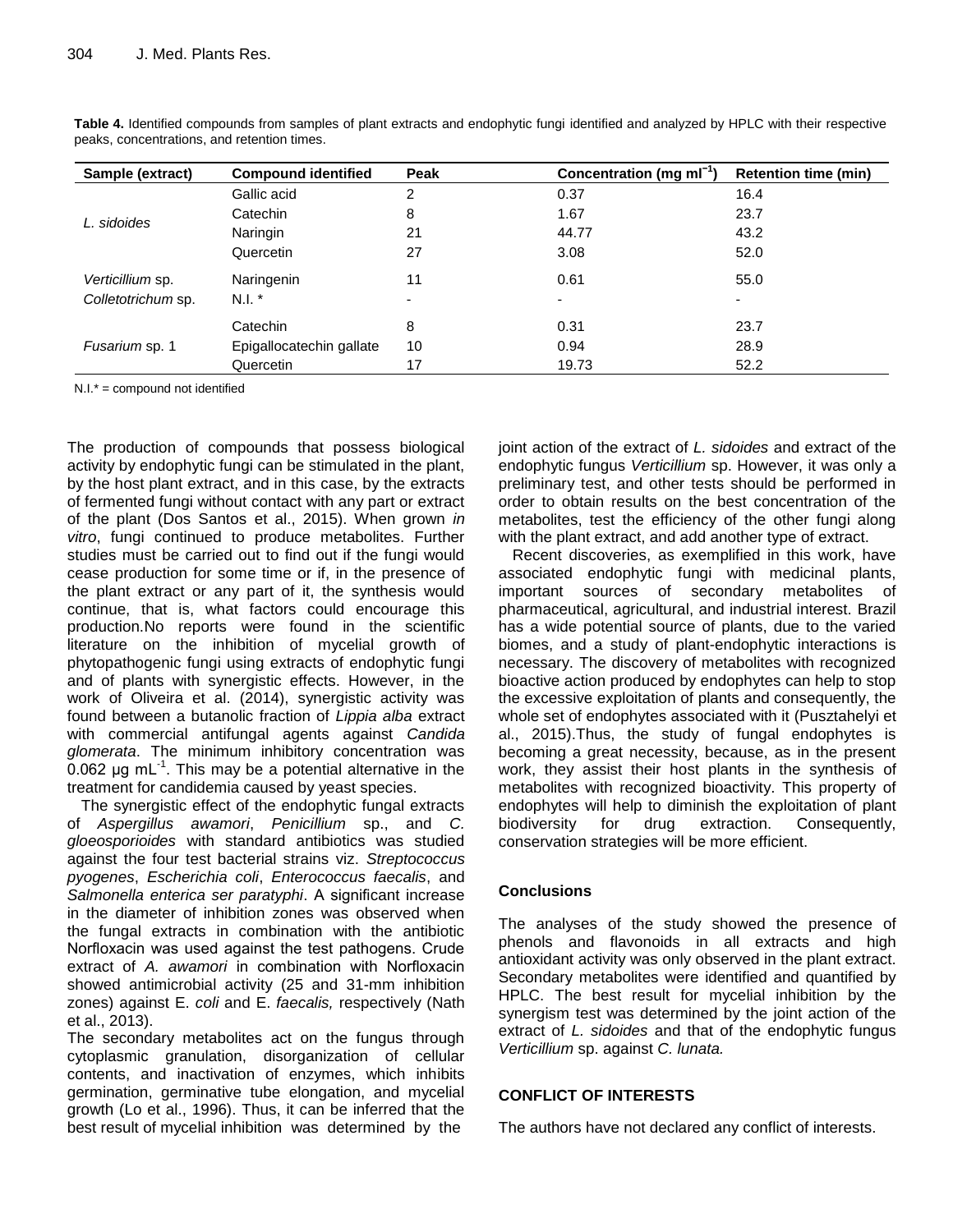### **ACKNOWLEDGEMENTS**

This work was supported by the University Federal of Tocantins, Graduate Agronomy and Biotechnology, and Bioprocess Engineering Departments.

#### **REFERENCES**

- Akram W, Anjum T, Ahmad A, Moeen R (2014). First Report of Curvularia lunata Causing Leaf Spots on Sorghum bicolor from Pakistan Mol. Genet. Genomic 291(3):1105-1115.
- Al-Marby A, Ejike CE, Nasim MJ, Awadh-Ali NA, Al-badani Rwaida A, Alghamdi GM, Jacob C (2016). Nematicidal and antimicrobial activities of methanol extracts of 17 plants, of importance in ethnopharmacology, obtained from the Arabian Peninsula. J. Intercult. Ethnopharmacol. 5(2):114-121.
- Almeida MCS, Alves AL, Souza, LGS, Machado LL, Oliveira MMC, Lemos MCF, Telma LG, Braz-Filho R (2010). Flavonoides e outras substâncias de *Lippia sidoides* e suas atividades antioxidantes. Quim. Nova. 33(9):1877-1881.
- Assunção IPL, Gaus AS, Amorim EPR, Muniz MFS, Endres L (2006). Ocorrência de *Curvularia lunata* em Jurubeba no estado de Alagoas. Summa Phytopathol. 32(4):386-387.
- Baba SA, Malik SA (2015). Determination of total phenolic and flavonoid content, antimicrobial and antioxidant activity of a root extract of *Arisaema jacquemontii* Blume. J. Taibah Univ. Sci. 9(4):449-454.
- Banhos EF, Souza AQL, Andrade JC, Souza ADL, Koolen HHF, Albuquerque PM (2014). Endophytic fungi from *Myrcia guianensis* at the Brazilian Amazon: distribution and bioactivity. Braz. J. Microbiol. 45(1):153-162.
- Bhardwaj A, Sharma D, Jadon N, Agrawal PK (2015). Antimicrobial and Phytochemical screening of endophytic fungi isolated from spikes of *Pinus roxburghii*. Arch. Clin. Microbiol. 6(3):1-9.
- Blackwell M (2011).The fungi: 1, 2, 3 … 5.1 million species? Am. J. Bot. 98(3):426-438.
- Carotenuto G, Carrieri R, Tarantino P, Alfieri M, Leone A, De Tommasi N, Lahoz E (2015). Fungistatic activity of *Zanthoxylum rhoifolium* Lam. bark extracts against fungal plant pathogens and investigation on mechanism of action in *Botrytis cinerea*. Nat. Prod. Res. 29:2251- 2255.
- Carvalho JM, Paixão LKO, Dolabela MF, Marinho PSB, Marinho AMR (2016). Phytosterols isolated from endophytic fungus *Colletotrichum gloeosporioides* (Melanconiaceae). Acta Amaz. 46(1):69-72.
- Chapla VM, Zeraik ML, Leptokarydis IH, Silva GH, Bolzani VS, Young MCM, Pfenning LH, Araújo AR (2014). Antifungal Compounds Produced by *Colletotrichum gloeosporioides*, an endophytic fungus from *Michelia champaca*. Molecules 19:19243-19252.
- Clemensen AK, Provenza FD, Lee ST, Gardner DR, Rottinghaus GE, Villalba JJ (2017). Plant secondary metabolites in alfalfa, birdsfoot trefoil, reed canarygrass, and tall fescue unaffected by two different nitrogen sources. Crop. Sci. 57:964-970.
- Costa M (2005). Extrato de *Bauhinia variegate* sobre a atividade transcricional mediada pelo receptor dos proliferadores peroxissomais-gama (PPARgama). Brasília: Universidade de Brasília.
- Crouch J, O"Connell R, Gan P, Buiate E, Torres MF, Beirn L, Shirasu K, Vaillancourt L (2014). The genomics of *Colletotrichum*. In: Dean RA, Lichens-Park A, Kole Chittaranjan (eds. Genomics of Plant-Associated Fungi: Monocot Pathogens. Springer, Berlin, Heidelberg 69-102.
- Da Silva LAL, Pezzini BR, Soares L (2015). Spectrophotometric determination of the total flavonoid content in *Ocimum basilicum* L. (Lamiaceae) leaves. Pharmacogn. Mag. 11(41):96-101.
- Devi NN, Singh MS (2015). Endophytic fungi associated with traditional medicinal plants of manipur. Int. J. Pharm. Sci. Rev. Res. 33(25):127- 132.
- Dhankhar S, Kumar S, Dhankhar S, Yadav JP (2012). Antioxidant activity of fungal endophites isolated from *Salvadora oleoides* decne. Int. J. Pharm. Phfarm. Sci. 4(2):380-385.
- Dos Santos IP, Da Silva LCN, Da Silva MV, De Araújo JM, Cavalcanti MS, Lima VLM (2015). Antibacterial activity of endophytic fungi from leaves of *Indigofera suffruticosa* Miller (Fabaceae). Front. Microbiol. 7(6):350.
- Dou W, Zhang J, Sun A, Zhang E, Ding L, Mukherjee S, Wei X, Chou G, Wang ZT, Mani S (2013). Protective effect of naringenin against experimental colitis via suppression of toll-like receptor 4/NF-kappaB signalling. Br. J. Nutr. 110:599-608.
- Dutta D, Puzari KC, Gogoi R, Dutta P (2014). Endophytes: exploitation as a tool in plant protection. Braz. Arch. Biol. Technol. 57(5):621-629.
- Fatima N, Mukhtar U, Ihsan-Ul-Haq AQM, Jadoon M, Ahmed S (2016). Biological evaluation of endophytic fungus *Chaetomium* sp. NF15 of *Justicia adhatoda* L.: a potential candidate for drug discovery. Jundishapur J. Microbiol. 9(6):e29978.
- Fouda AH, Hassan SE, Eid AM, Ewais EE (2015). Biotechnological applications of fungal endophytes associated with medicinal plant *Asclepias sinaica* (Bioss.). Ann. Agric. Sci. 60(1):95-104.
- Funari CS, Gullo FP, Napolitano A, Carneiro RL, Mendes-Giannini MJS, Fusco-Almeida AM, Piacente S, Pizza C, Silva DHS (2012). Chemical and antifungal investigations of six *Lippia* species (Verbenaceae) from Brazil. Food Chem. 135(3):2086-2094.
- Gao J, JingTong J, Chuan-Jin L, Ya-Qian Y, Chen LJ (2015). Identification of proteins associated with the production of melanin and with pathogenicity in maize pathogen *Curvularia lunata*. Australasian Plant Pathol. 44:599.
- Garrido-Arandia M, Silva-Navas J, Ramírez-Castillejo C, Cubells-Baeza N, Gómez-Casado C, Barber D, Pozo JC, Melendi PG, Pacios LF, Días-Perales A (2016). Characterisation of a flavonoid ligand of the fungal protein Alt a 1. Sci. Rep. 6:1-9.
- Hou JM, Ma BC, Zuo YH, Guo LL, Gao SG, Wang YY, Liu T (2013). Rapid and sensitive detection of *Curvularia lunata* associated with maize leaf spot based on its Clg2p gene using semi-nested PCR. Lett. Appl. Microbiol. 56(4):245-250.
- Huang WY, Cai YZ, Hyde KD, Corke H, Sun M (2007). Endophytic fungi from *Nerium oleander* L (Apocynaceae): main constituents and antioxidant activity. World J. Microb. Biot. 23(9):1253-1263.
- Jayawardena RS, Li XH, Liu M, Zhang W, Yan JY (2016). Mycosphere essay 16: *Colletotrichum*: biological control, biocatalyst, secondary metabolites and toxins. Mycosphere 7(8):1164-1176.
- Kohlmeyer J, Kohlmeyer E (1972). Permanent microscopic mounts. Mycologia 64(3):666-669.
- Kumar A, Patil D, Rajamohanan PR, Ahmad A (2013). Isolation, purification and characterization of vinblastine and vincristine from endophytic fungus *Fusarium oxysporum* isolated from *Catharanthus roseus*. PLoS ONE. 8(9):e71805.
- Kundu A, Saha S, Walia S, Dutta TK (2016). Anti-nemic secondary metabolites produced by *Fusarium oxysporum* f. sp. Ciceris. J. Asia Pac. Entomol. 19(3):631-636.
- Kusari S, Pandey SP, Spiteller M (2013). Untapped mutualistic paradigms linking host plant and endophytic fungal production of similar bioactive secondary metabolites. Phytochemistry 91:81-87.
- Li YL, Xin XM, Ming X, Chang ZY, Shi RJ, Miao ZM, Ding J, Hao GP (2015). The endophytic fungi of *Salvia miltiorrhiza* Bge.f. alba are a potential source of natural antioxidants. Bot. Stud. 56(5):1-7.
- Lima GP, Souza TM, Freire GP, Farias DF, Cunha AP, Ricardo NMPS, de Morais SM, Carvalho AF (2013). Further insecticidal activities of essential oils from *Lippia sidoides* and *Croton* species against *Aedes aegypti* L. Parasitol Res. 112(5):1953-1958.
- Lima RK, Cardoso MG, Moraes JC, Carvalho, SM, Rodrigues VG, Guimarães, LGL (2011). Chemical composition and fumigant effect of essential oil of *Lippia sidoides* Cham. and monoterpenes against *Tenebrio molitor* (L.) (Coleoptera: Tenebrionidae). Ciênc. Agrotec. 35(4):664-671.
- Liu T, Hu J, Zuo Y, Jin Y, Hou J (2016). Identification of microRNA-like RNAs from *Curvularia lunata* associated with maize leaf spot by bioinformation analysis and deep sequencing. Mol Genet. Genomic. 291(2):587-596.
- Lo CL, Weiergang I, Bonham C, Hipskind J, Wood K, Nicholson RL (1996). Phytoalexin accumulation in sorghum: identification of methyl ether of lutheolinidin. Physiol. Mol. Plant Pathol. 49:21-31.
- Macheleidt J, Mattern DJ, Fischer J, Netzker T, Weber J, Schroeckh V, Valiante V, Brakhage AA (2016). Regulation and role of ungal